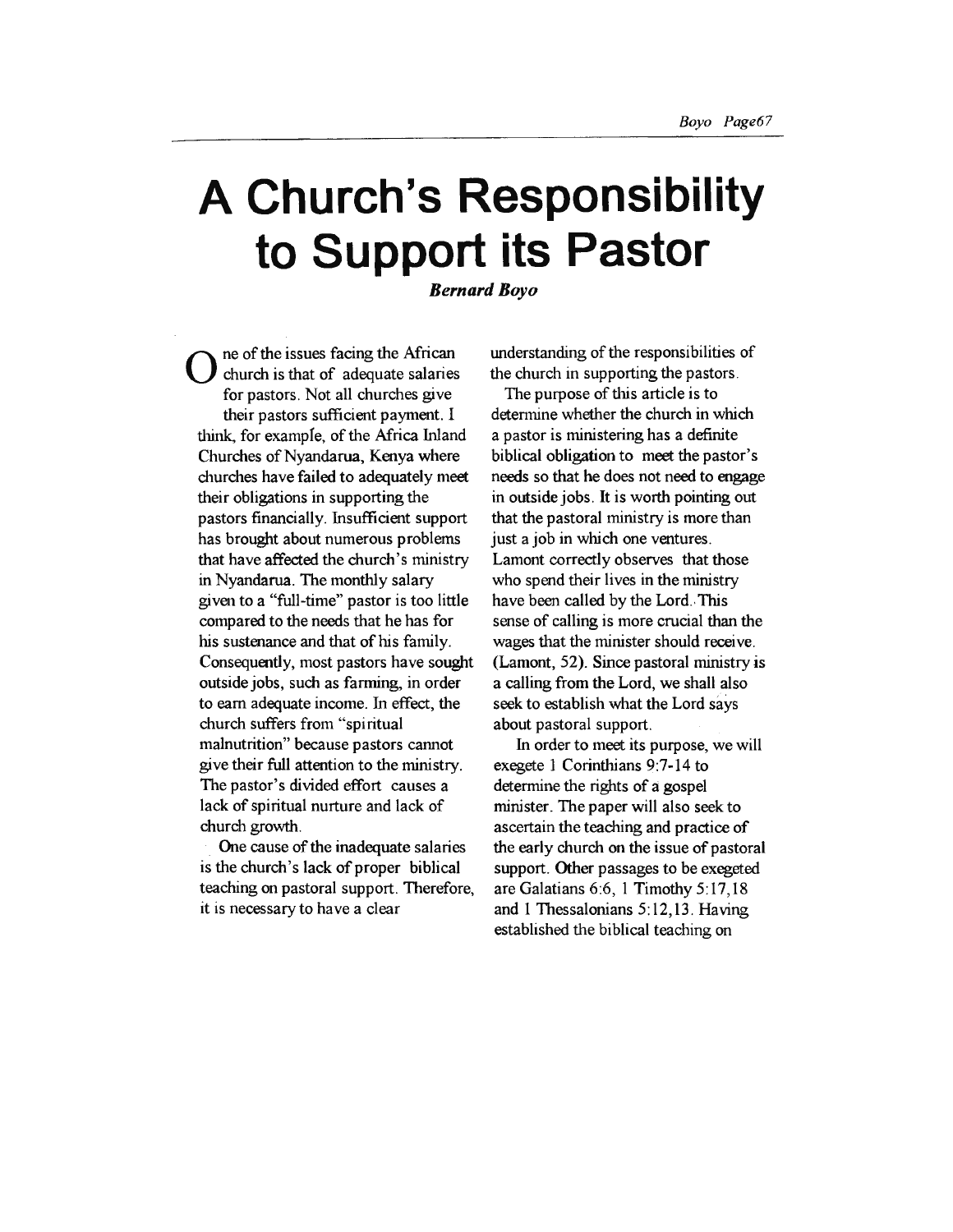pastoral support, biblical guidelines, and application for the Mrica Inland Churches in Nyandarua shall be drawn.

## **1 Corinthians 9:7-14: Background and Context**

In 1 Corinthians 9, Paul deals with personal rights. He is responding to the Corinthians questions regarding the eating of meat that has been sacrificed to idols. The question that the Corinthians may have asked Paul might have been, "What is wrong with eating food that has been sacrificed to idols? It can do us no harm. We have knowledge. We know that there is but one God and that there is no such thing as an idol!" (Gilmour, 690). In response, Paul agrees with them but points out that" ... out of consideration for those brethren who, ... have not been emancipated from such belief, [they should] refrain from sitting at table in an idol's temple" (Gilmour, 690). Paul seems to be arguing that "unless one is governed in all his doings by the principle of consideration for others ... he may by his thoughtlessness to sin against Christ" (Gilmour, 690). In view of this principle, Paul at the end of chapter 8 "undertook to abstain from eating meat for the rest of his life, if eating meat should prove to be prejudicial to the interests of his Christian brother" (Barrett, *Corinthians,* 199). He calls upon his

readers to willingly give up their personal rights as regards the"eating of meat for the sake of others (8:9-13).

Ğ.

To support his renunciation of personal rights, Paul cites his own example in chapter 9, which forms "part of the discussion of the question as to eating food that has been offered to idols ..." (Robertson and Plummer, *Corinthians,* 176). Paul's argument here on the exercise of the believers freedom "leads him to expand the theme of Christian freedom and apply it in a wider context than that of sacrificial meat" (Mare, 241-242). Having shown the Corinthians the need for renunciation of personal rights, Paul "points out that his habitual forbearance is greater than that which he would occasionally claim from them" (Robertson and Plummer, 176-177).

Whereas this seems to be the background in which Paul derives his defense on personal rights, some scholars have divorced chapter 9 from chapter 8. Conzelmann for instance points out that:

> Chapter 9 surprisingly introduces a new theme: the apostleship of Paul .. While it is certainly possible to see a comprehensive theme in the topic of freedom, yet it is not enough to explain that state of the text. For in chapter 9 the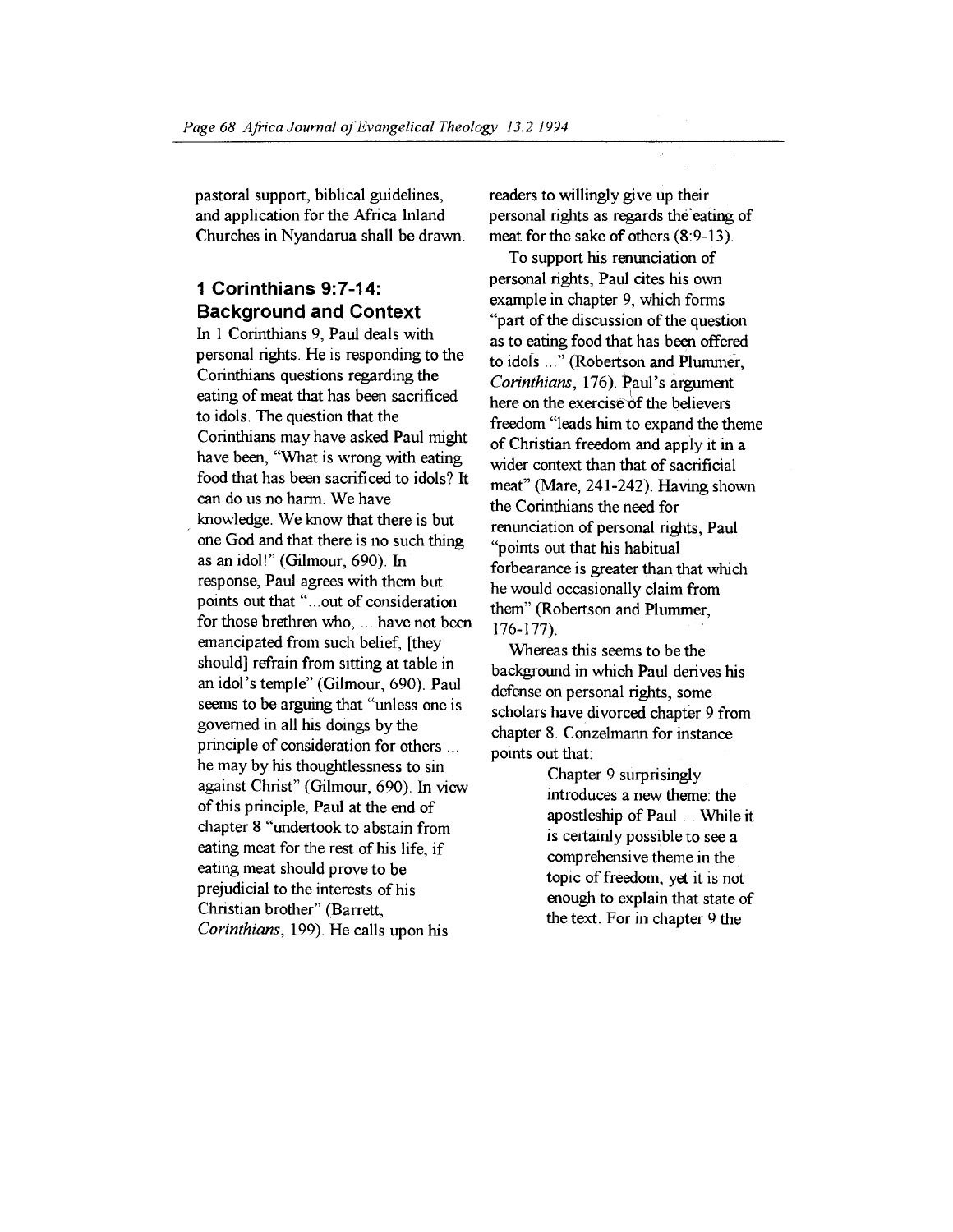the same as in chapter 8. Jts sense cannot be discovered from the connection with chapter 8, but in the first instance only from chapter 9 itself (Conzelmann, 151).

This would be a wrong way of looking at the argument brought about by Paul in chapter 9. His major concern here is to straighten the concepts and thoughts of those in the Corinthian church "who overstressed their rights to the detriment of others. He told them that this was selfishness on their part" (Abogunrin, 96). The suggestion of divorcing chapter 9 from chapter 8 is unfortunate since Paul seeks to respond to the Corinthian's question regarding their eating meat sacrificed to idols (chapter 8). He explains it more vividly by using his personal example in view of the denial of his apostolic rights (chapter 9). As Hargreaves points out:

In chapter 8 Paul has said, you have the right to eat food which has been offered to idols. But be willing to give up that right for the sake of other Christians. In the same way, 1, as an apostle, have the right to receive payment. But I have given up that right, so that no one should say that I am preaching in order to make money. l have given up that

right, so that as many people may accept the good news about Jesus (Hargreaves, 109).

This development of thought clearly shows the close connection between the two chapters. Abogunrin observes correctly that:

> The chapter is an illustration of apostolic privileges and why he did not use these privileges . . . Paul shows a better way of exercising Christian freedom. Paul renounces some of his apostolic rights for the sake of the Gospel. He sacrifices his rights in order to accommodate himself to all men for the purpose of winning them to the Gospel (Abogunrin, 96)

In order to adequately defend his apostolic rights, Paul first establishes his apostleship. As Godet points out, Paul's enemies were "alleging that if he did not make his churches maintain him, it is because he did not feel himself to be the equal of the apostles" (Godet, 429). It is evident that some people at Corinth (2 Cor.l2:11-12) and elsewhere  $(Gal. 1:1; 1:15-2:10)$  questioned Paul's genuine apostleship and he had to defend it. In 9:1-3 Paul establishes the reality of his apostleship from which he derives his apostolic rights to maintenance (v.4-14) ). Paul then bases his argument on the rights of the gospel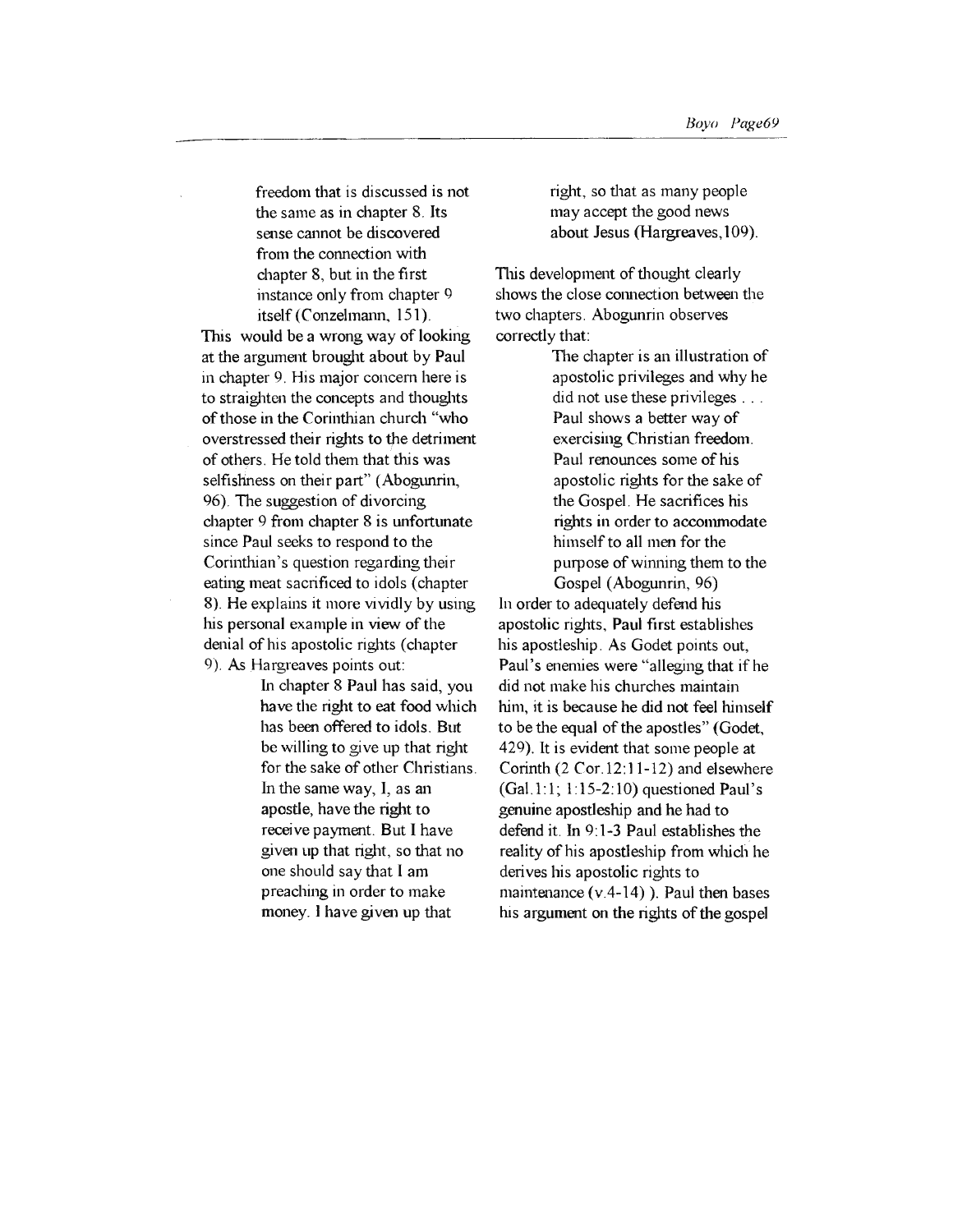minister to be supported by the church in which he is ministering.

Having defended his apostleship and established his and Bamabas' rights as apostles, Paul seeks to authenticate his assertions. He nevertheless explains that he freely abnegated himself of his rights  $(v.12)$  to get full support from the church.

Paul uses some strong arguments and reasons to illustrate to the Corinthians the rights that he has as an apostle. He argues from five areas: "common practice, scriptural precept, intrinsic justice, Jewish custom and Christ's command'' (Prior, 153). He uses a set of rhetorical questions in illustrating his points of claiming support from the church. He bases his argument on the principle of remuneration observed in common life. It is human expectation and practice that, "those who addict and give themselves up to any way of business in the world expect to live out of it" (Henry, 549). The soldier expects to receive his pay due him because of his service. The term used here means, according to Waiter Baur, "ration" or "money" paid to a soldier as "pay" or "wages". This is the predominant meaning and "the only one in the LXX" (Baur, 602). This meaning has in this context, an idea of "expenses" which, "though applying primarily to the soldier's food, it may cover his pay and his outfit generally" (Robertson and

Plummer, *Corinthians,* p.182). Gordon Fee, quoting C.C. Caragounis, says that this term

> must not be understood in the sense approximating that of 'wages'. The word has to do with 'provisions', not salary, and is almost certainly both how Paul understood it and what he is here arguing for himself. He is not to be 'paid' for services rendered, but 'provided for' by those who owe their lives to him. (Fee, *Corinthians,* p.405).

From these considerations, we can deduce that a soldier has a right to be supported while in the service. Nevertheless, the provisions do not necessarily have to be in the form of salary but a kind of stipend without which the soldier cannot work. Thus, "the soldier gets his equipment and his unifonn, without which he cannot fight (Prior, 154).

The other argument is derived from the farm whereby Paul points to two kinds of farmers: the vine-dresser and the shepherd. The farmer plants, dresses, and cultivates vineyards anticipating and expecting the fruits thereof. The latter tends the flock with an expectation of being fed by it. These normal life illustrations clarify the human pattern of life. The farmer is to eat from the produce of his labour.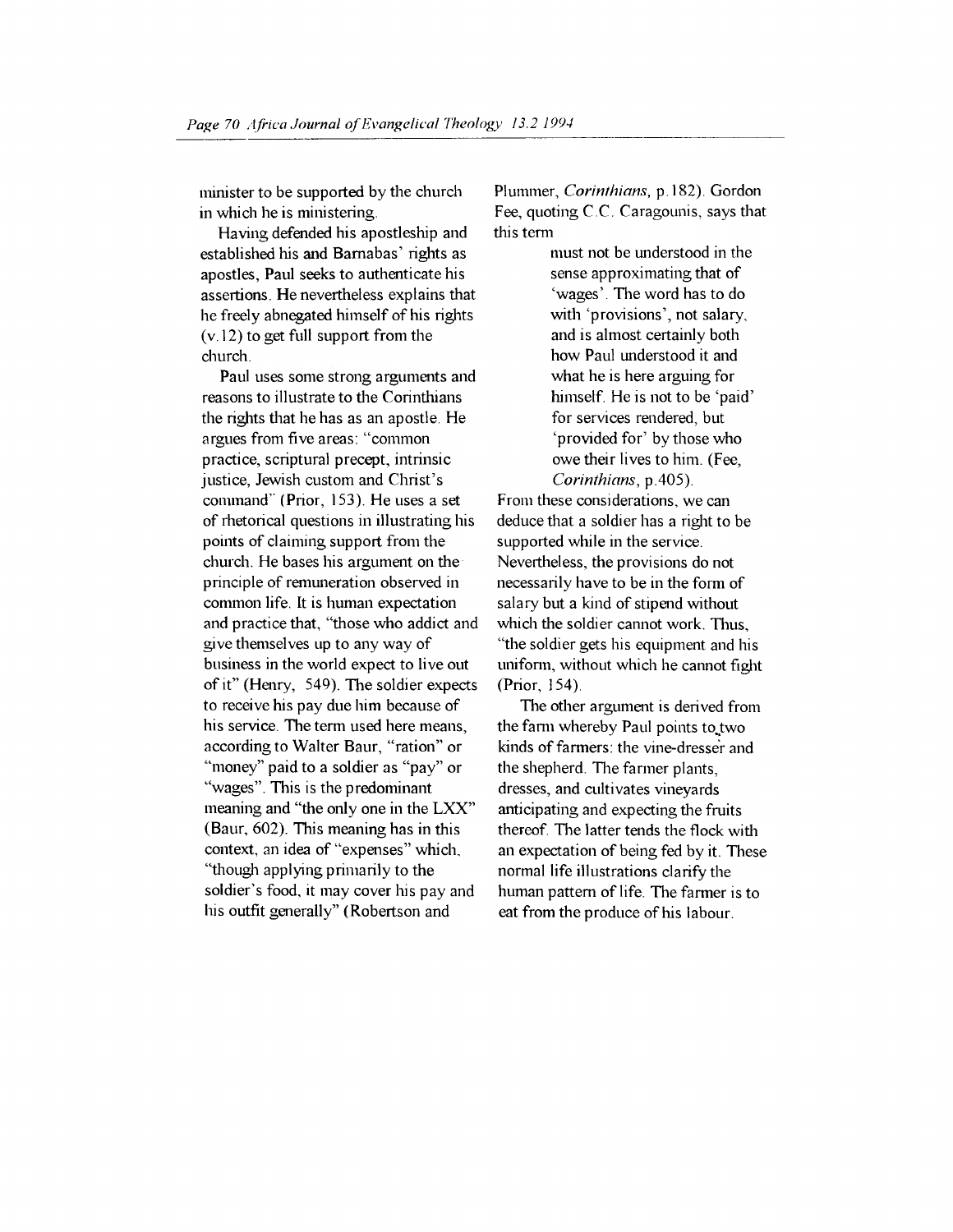These examples clearly indicate that every labourer has a right to expect a comfortable life from his toil. Labour of all kinds must be rewarded so as to maintain the labourer. This sums up Paul's argument that, as one expects to be sustained by his labours, so it is also true with the apostle. "He should expect to be sustained from his "produce" or "flock"  $-$  the church that owes its existence to him" (Fee, *Corinthians,*  405).

To make his argument more vivid, Paul tums to the law's demands. As Leon Morris points out, "Paul repudiates the thought that the principle he is enunciating and illustrating from various fields of human endeavour rests simply on human wisdom" (Morris, *Corinthians,* 134). He does not seek to rest with the illustration deduced from the human sphere which is simply "from a human point of view". Paul is here saying that, "It is not merely in accordance with human judgment of what is fitting that he lays down the principle that a labourer has a right to a living wage. There is higher authority than that." (Robertson and Plummer, 183). Quoting from Deuteronomy 25:4 (the prohibition to muzzle the ox when treading the grain) in v. 9, Paul goes beyond the application which essentially has to do with the protection of animals (Conzelmann, 154). On the one hand, there is a sense in which "the law is not

made for irrational beings, but for those that have mind and reason" (Barrett, *Corinthians,* 205). On the other hand, there is the "kindly and beneficent regulation for the oxen when threshing" (Barrett, *Corinthians,* 205) evident in the law. This would indicate that "Paul did not mean that God did not care about the animals" (Barrett, *Corinthians,* 205). In his argument that the law was written for us, Paul sees the law figuratively speaking of men as indicated by *pantos* which signifies 'entirely, absolutely' (Godet, 440). Tn this case therefore, "The *pantos* for us signifies that in thus legislating, it was man's moral good, and not the satisfying of oxen, that God had in view" (Godet, 441). Hence, the primary application of the words of the law lies with man and not with oxen

To make the argument more forceful, Paul applies another analogy from farming which also makes "the point that he has the right to their material support" (Fee, *Corinthians,* 409). The principle that he seems to underscore is that the labour should enjoy the products of his labour. He stresses that he had a right to be supported by the Corinthian church. The church was obligated to support those who had laboured among them. To make his argument more specific, Paul emphatically challenges the Corinthians to place more weight on the message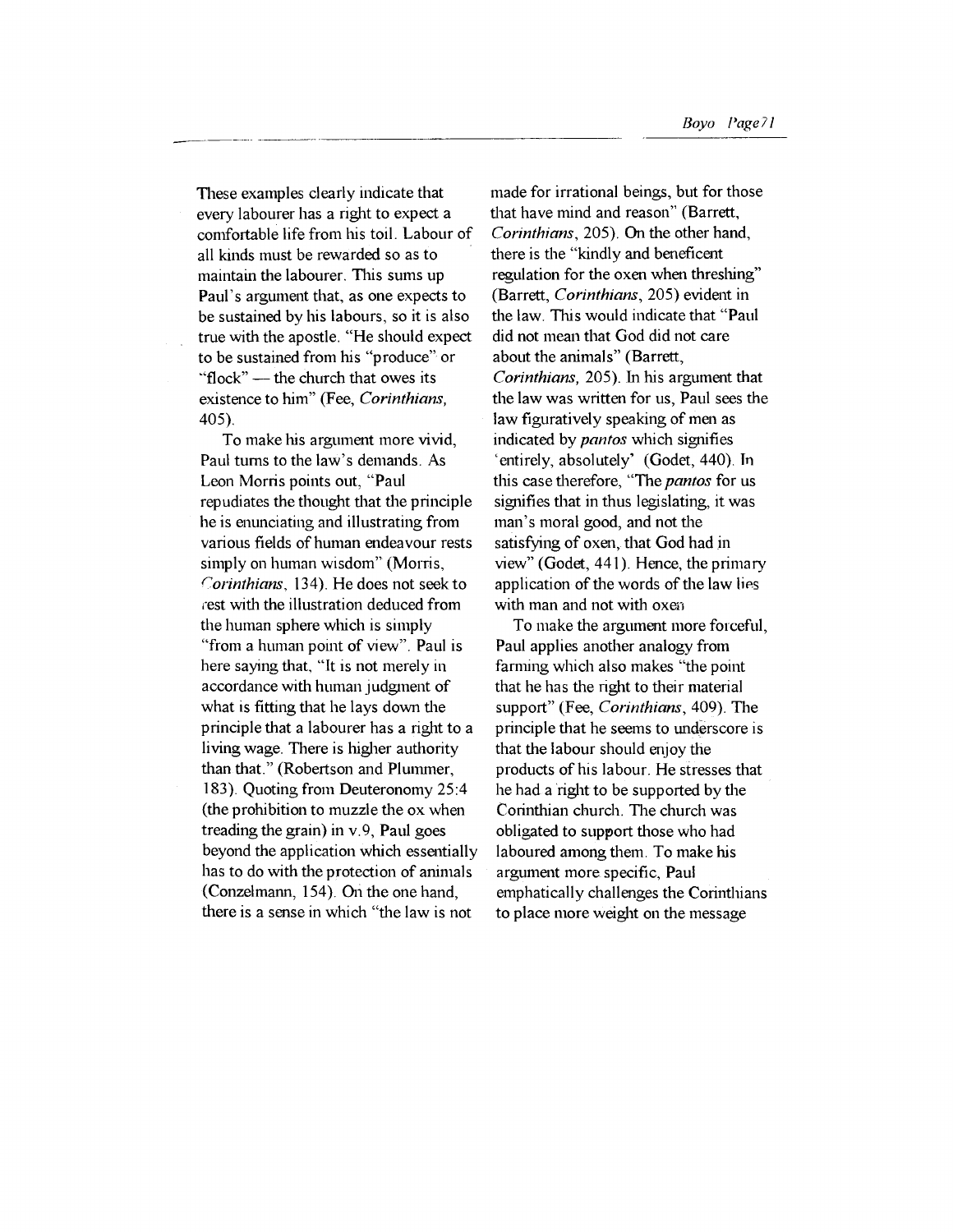which he had preached along with the other "founders" of the church . "They [the Corinthians] are the soil which has benefited by the seed scattered with so much labour", from which the wages would originate (Godet, 446). He is emphasizing that "what the apostle gave was incalculable in its richness, what he might have claimed, but never took, was a trivial advantage" (Robertson and Plummer, *Corinthians,* 185). Paul had a right to get his support from the Corinthian church just like other workers who came to Corinth after him.

Paul proceeds on to vindicate the right of his apostleship by calling upon the Corinthians "to look no further than the Jewish temple to see the same principle in daily operation" (Prior, 155) He uses the example of temple servants. He says that, "those who are employed in [the temple] and especially those who minister at the altar, get their share in the sacrificial flesh or cereal and so have the food supplied from the altar (cf. Numbers 18:8ff)" (Bruce, 85) Using the same principle, "the Lord has commanded that those who preach the gospel should receive their living from the gospel"  $(v.14)$ . Though not directly quoting from the Lord, it is probable , hat Paul has in mind the sayings of Jesus in Matthew 10:10 and Luke 10:7. This "command" is not given to the preachers, but, as indicated by the dative, it is to their favour. Thus, "Paul

spells out an extremely powerful case for claiming all his personal rights, not merely as a Christian, but as an apostle" (Prior, 156). The gospel minister has a right to be supported by the church in which he is ministering. Paul authenticates this idea by looking at "reason and common experience; the Old Testament; universal religious practice; the teaching of Jesus Himself; all [of which] support the custom by which apostles (and other ministers) are maintained at the expense of the church which is built up by the ministry" (Barrett, *Corinthians* ,208).

It is evident that Paul in the passage argues that "the labourer is worth his wages" (cf. Luke 10:7; 1 Timothy 5: 18). In conclusion, Abogunrin correctly observes that:

> while complete devotion is required of the ministers and servants of God, it is wrong to take for granted that all their service to God must be voluntary and unrewarded. It must be remembered that the most dedicated ministers are still human. They have to eat; be clothed; they need good housing and things that will make life comfortable for them and they need support, encouragement and backing in their efforts. It is wrong, neither fair nor charitable to underpay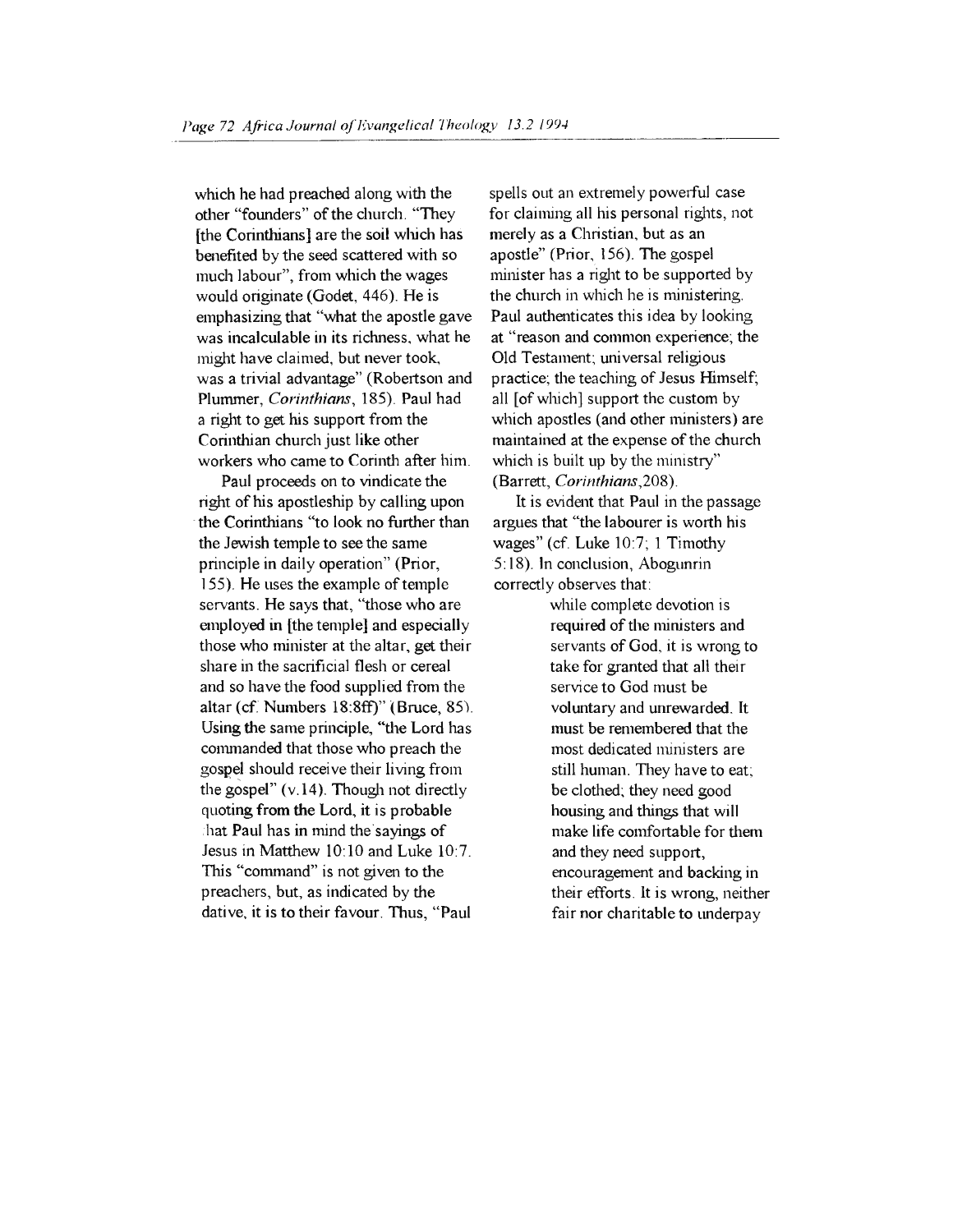ministers on the pretext that they must not be interested in earthly things and because their reward is in heaven. A Church of avaricious, ungrateful members can never be a source of inspiration to its minister. Rather than 'spoiling the market', Paul strongly defends those who are supported by the Church. Christians owe their spiritual leaders who sow among them spiritual seed part of their material wealth (Abogunrin, 98-99).

We note that Paul in this passage does not simply argue for the remuneration of one's work. On the contrary, one gets a compensation from his work "in the sense that one receives a share of that which one does [cf. vv. 10, 12]. One is not simply rewarded with an external reward. There is instead an intrinsic connection between one's activity and one's recompense" (Nasuti, 250). We also derive the concept of pastoral support from the life and the practice of the early church.

## **The Teaching and Practice of the Early Church**

The obligation of the church to support the pastoral ministry is not only derived from this passage but also from the life of the early church beginning with the ministry of Jesus Himself. Jesus' needs

together with those of the Apostles (his disciples) were met by the women who followed him (Luke 8:2-3). These women followed Jesus from Galilee to care for his needs (cf. Mark 15:40-41; Matthew 27:55). It is in line with Jesus' teaching, when he sent out the seventy-two on a preaching mission that, "the worker deserved his wages" (Luke 10:7). This concept seems to have dominated the life of the early church. The Apostles not only expected to live by their preaching ministry but also taught the church to support those who laboured among them.

#### **The Teaching of Galatians 6:6**

Another relevant passage is Galatians 6:6. Paul admonishes the believers to share all good things, including material things, with those who have given them instructions on spiritual matters (Hendriksen, 236). This verse has raised some questions among many biblical scholars. The issue is whether it has any connection with what precedes or it stands as an isolated statement or whether it introduces the next section (Guthrie, 145). The construction here clearly shows that verse 6 is not independent since there is a connecting "but" at the beginning of the verse. This indicates that this verse logically follows verse 5 (Betz, 304). Not only does this verse find placement in the preceding verses but also has further explanation in the following verses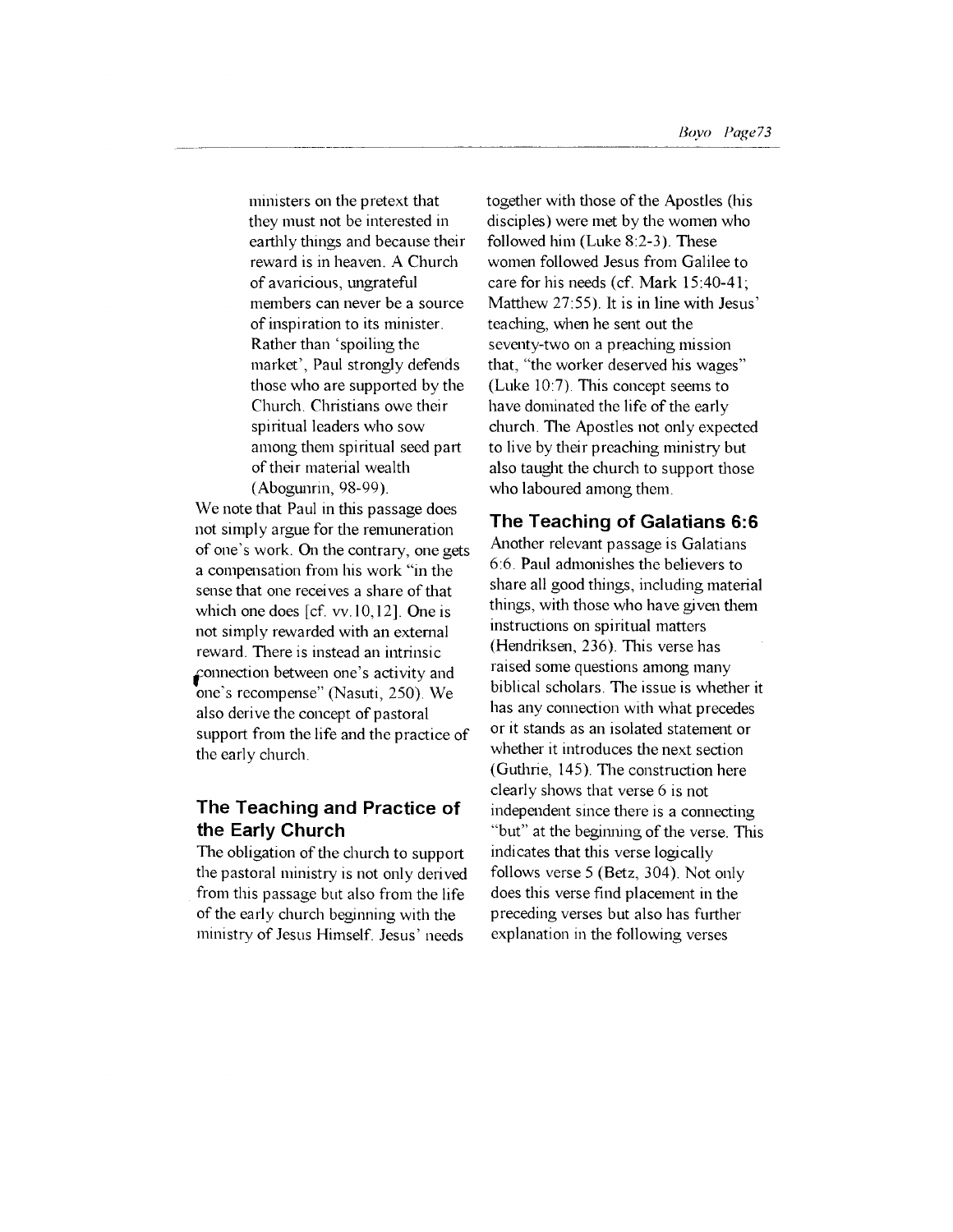(v.7ft). This explanation given by Paul (vv.7-9) adds more weight to the believer's responsibility "to shoulder the financial support of the Pastors-teachers in the church" (Campbell, 610). Paul argues that depending on where he sows, each person decided what his harvest will be. Sowing in the flesh provides fading harvest while using funds to support the nunistry, thus sowing in the spirit, produces a harvest that will last eternally. Paul continues to urge the Galatians not to lose heart or be discouraged because the harvest is delayed. He nevettheless encourages them to be patient since the harvest will surely come in God's appointed time, both here below in part and more fully "at the judgment seat of Christ" in the next life (Campbell, 6 10). Thus Galatians 6:6 fits within the context of pastoral support. Campbell points out that, "though a broader application the principle is legitimate, it seems clear that Paul was dealing primarily with the question of financial support of Christian workers in the Galatian churches" (Campbell, 610). With this close connection between verse 6 and the preceding verses, Paul emphasizes that each man should bear his own burden, and at the same time, share the responsibilities of his teachers (Guthrie, 145). The one being instructed in the word should have partnership with the

instructor. This sharing includes the financial support (Guthrie,  $145$ ).

Paul is saying that, "the labourer deserves his wages". Since "the teacher relieves the ignorance of the pupil; the pupil should relieve the teacher of concern for his subsistence" (Bruce, 263). In other passages dealing with "pastoral support", Paul emphasizes the right of the preacher or teacher to claim his support. In this passage he puts it to the believers that it is their duty to provide materially for their teachers (Bruce, 263). This clearly outlines the scriptural teaching on the obligation of the church to support those who have given their lives to preach and teach the word. As Lightfoot correctly observes, "the obligation of the hearers of the word to support the ministers of the word is again and again insisted upon by St. Paul, though he seldom asserted his own claims" (Lightfoot, 218). Paul freely chose to preach without claiming any material or financial support. He nevertheless asserted strongly that the ministers of the Gospel should be supported by the gospel (Bruce, 263). It is worth noting that the Galatian church was obligated to support the "pastors'' in all things. It is the responsibility of those being taught to seek the welfare o• their teachers. They must provide the teachers with the necessities of life. Paul clearly points this out in saying that anyone who receives instructions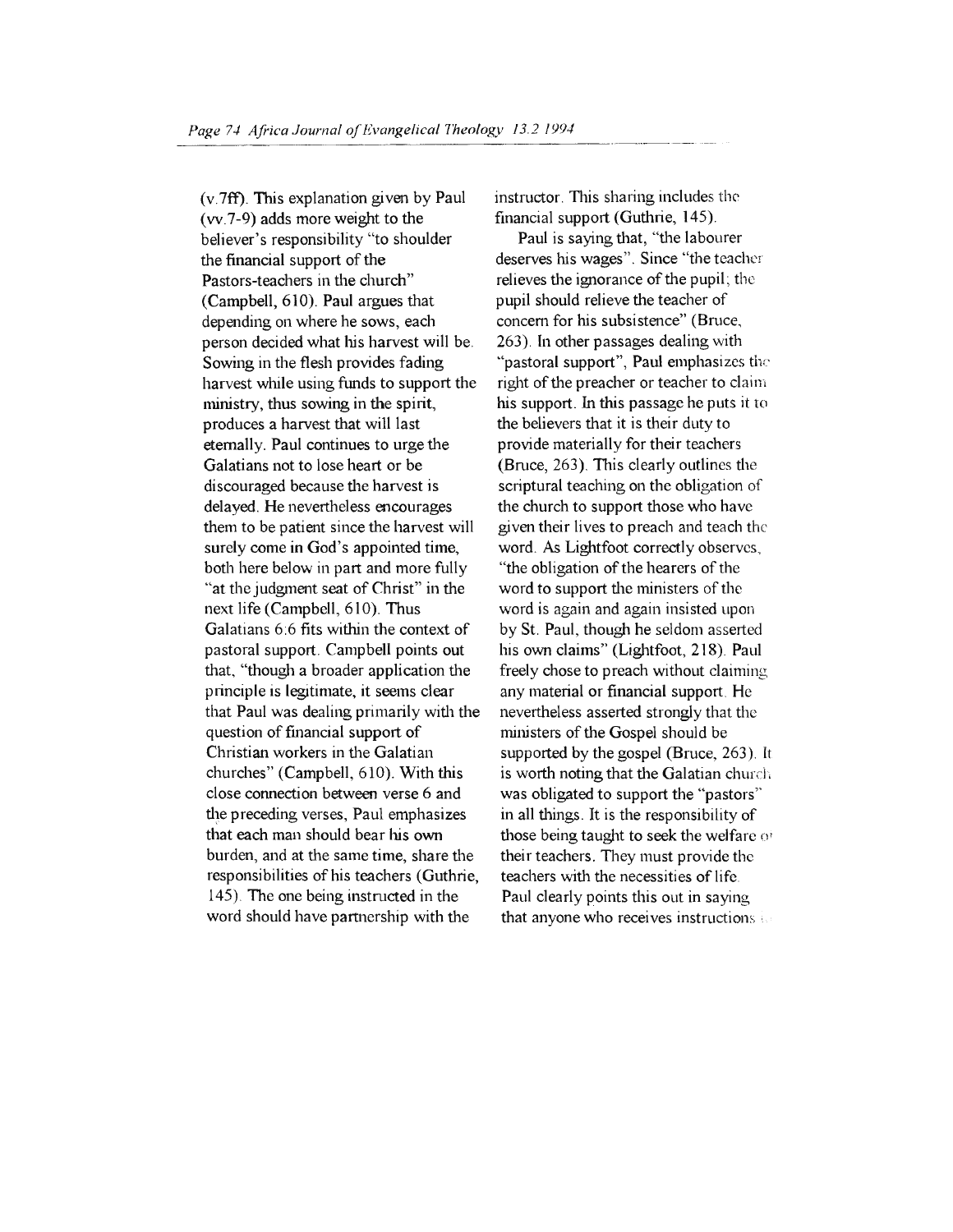the word must share all good things with his instructor. This sharing provides for him etemal life, since he has sown in the spirit by supporting a spiritual endeavour.

## **The Teaching of 1 Thessalonians 5:12, 13**

Paul not only expected the church to support its ministers but also to maintain a good working relationship. The Church should do this by having the right attitude toward the ministers  $(1$ Thess.  $5: 12, 13)$ . We need to note with Howard Marshal! that honour and respect given to individuals in the New Testament perspective is not given by virtue of their personality or status but "on the basis of the spiritual task to which they are called" (Marshall, 149). The pastors are servants who do not need to seek for personal glory, but are entitled to it because of the nature of their work (Marshall, 149). As Leon Morris observes, the church at Thessalonica might have been encOlmtering a prevailing restlessness in which it failed to receive with respect those that had authority over them. Paul, therefore addressed the church urging them to respect their leaders in a proper manner (Morris, 97-98). Paul admonished the church to "respect" the leaders (v.l2) and to "esteem" them  $(v.13)$ . The leaders who should get this respect and esteem are "them that labour among you, and are over you in

the Lord, and admomsh you". Paul stresses that the church should not only appreciate the true worth of the spiritual leaders but should also place them in their rightful position. This is because they have "toiled till they [have become] weary in the service of the church" (Morris, 165). The labour that the church leaders are involved in is so broad and includes the various types of duties in the church that pertain to leadership and admonition (Hiebert, 232). These leaders might have been giving voluntary services to the Church, they might have been official leaders or office bearers (Moore, 80). Whether they were officially assigned in their labour or served voluntarily, Paul calls upon the church to respect them.

Not only does he require the church to respect them but also to esteem them. Paul wants the church leaders to be loved "and not thought of simply as the cold voice of authority" (Morris, 167). He emphasizes that the church is to esteem their rulers in love for their work's sake and not on their personalities. This is because, "the church cannot be expected to do its work effectively if the leaders are not being loyally supported by their fellows" (Morris, 167). The term "esteem" has the general meaning of "to think", "consider", "regard" or "to give careful and deliberate consideration to something or someone" (Hiebert, 233).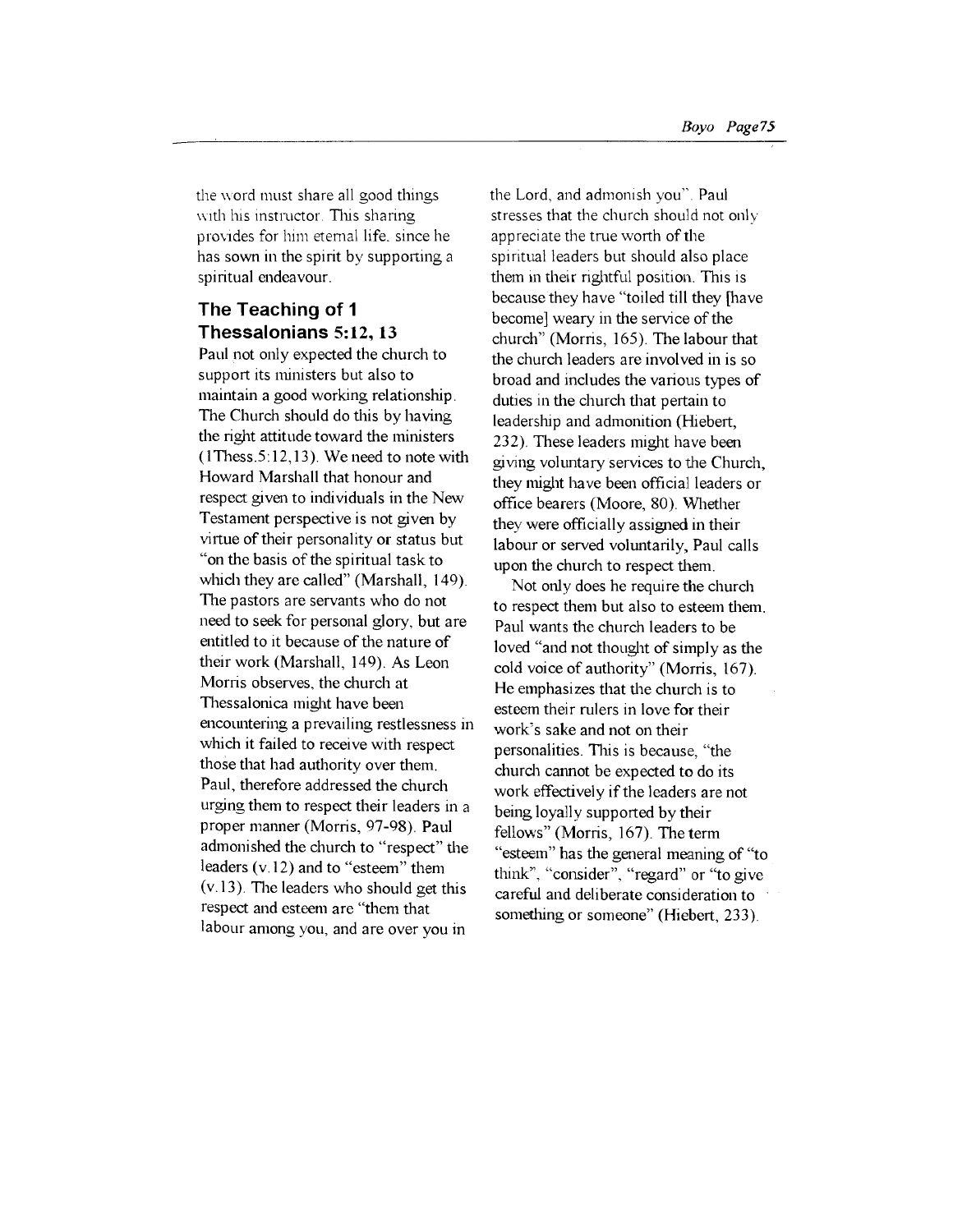This whole phrase is therefore a strong plea by Paul for the spiritual leaders to be lughly regarded. They are to be so regarded because of the work that they are performing. The thought behind the respect is that the teachers "can never do their best work when they are subject to carping criticism from those who should be their followers" (Morris, 99).

Having analyzed this admonition of Paul to the Thessalonian church, we note that he is not urging for any form of financial support. On the contrary, he is calling for the due respect and honour that the spiritual leaders deserve. This will not only imply a good working relationship between the teacher and the "students" but will also enhance mutual support that the teachers ought to receive. Unless and until the spiritual leaders' task is given the due recognition, even the support that they deserve, both material and financial, will not be given as it should. It is essential that Paul gave this instruction to the church so that it can see the sense of responsibility springing from the respect and honour owed the pastor.

## **The Teaching of 1 Timothy 5:17,18**

In this passage Paul teaches that spiritual leaders are to receive double honour. The 'elders' are not only to be properly honoured but also properly

paid. Paul says that "the elders who direct the affairs of the church well are worthy of double honour" (1 Timothy  $5:17$ ). This verse can only be understood in view of verse 18 which begins with the preposition 'for' which implies that what follows will explain or give support for the contention of verse 17 (Fee, I Timothy, 129). These two verses form a clear unit "telling" Timothy and the church that the elders responsible for preaching and teaching are to receive honour, because scripture supports it"(Fee, 1 Timothy, 128).

Paul in essence says that those elders who rule well are worthy of double honour. These are the ones whose function is to superintend the congregation in the local church. They direct the affairs of the church well. They are tirelessly involved in the preaching and teaching of the word. They have devoted their time essentially for church ministry (Kent, I74). In this passage, the labourer is portrayed as toiling and growing weary in preaching and teaching the word. This labour must not be overlooked or minimized but should receive double reward, honorarium or salary. The double honour that Paul claims here is for those spiritual leaders who work hard in preaclung and teaching the word. Different authors have given this passage various interpretations. lt is worth noting that, the double honour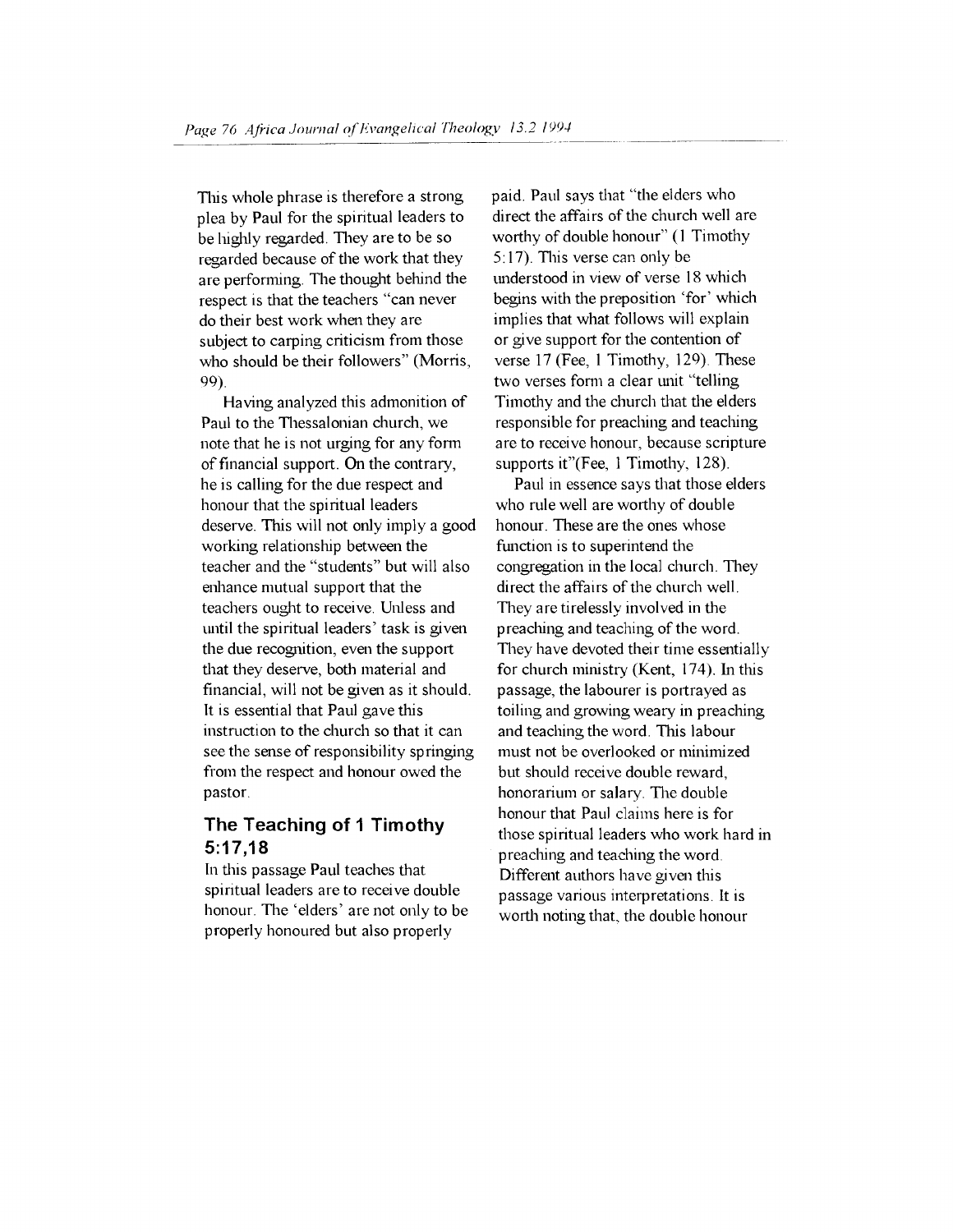implied by Paul here is for those elders whose labour is to direct the affairs of the church well, especially in teaching and preaching. As Hendriksen correctly observes,

> an elder deserves to be honoured; particularly if his labor excels in quality. This honor is due especially to those who labor in preaching and teaching. And this implies, of course, that whenever it is necessary (and it would be necessary especially in the case of the "minister") the work should also be rewarded in a material way. A man who spends all his time and effort in kingdom-work (a "minister") certainly deserves "a good salary" (Hendriksen, 180).

In making this claim for pastoral or ministerial support more emphatic, Paul in verse 18 brings in view the Deuteronomic law. The argument he raises here, as he does in 1 Cor. 9, has the same interpretation. A.E. Harvey notes that " $\overline{w}$  e must assume [that Deut.25:4] had already become a standard scriptural proof-text for use whenever the matter of the payment of ministers was raised. And that is to say, Scripture also says- 'The workman is worthy of his hire' (Harvey, 212). The usage in the OT context does not have the implication given here. But, it is

worth noting that this Deuteronomic passage about oxen was "generally accepted [in the early church] as relevant to the payment of ministers" (Harvey, 212). In giving the nation Israel various laws upon which to lead a harmonious life within the society, God affixes the law concerning oxen. The oxen were used to tread or thread grains upon harvesting and this they would do all day long. It would appear inhuman to have the oxen work while muzzled such that they would not be able to eat anything at all while they work. The same principle applies in the African context where animals are used to provide labour. The amount of work that they do and the time they spend doing it is enormous compared to the few hours that they are let loose to feed on the "dry grass fields". It is essential therefore that God gave the law for men to have concem for these animals which were so useful to them. In the same way, it would be illogical to expect a labourer to work without getting sufficient support for his sustenance from his labour. Likewise, the gospel minister who works tirelessly yet the church fails to support him as he deserves will inevitably lose his zeal for work. It is with this respect that Paul, quoting the Scripture as well as the words of Jesus in Luke 10:7, emphasizes that "the gospel minister (worker) deserves his wages". Jesus'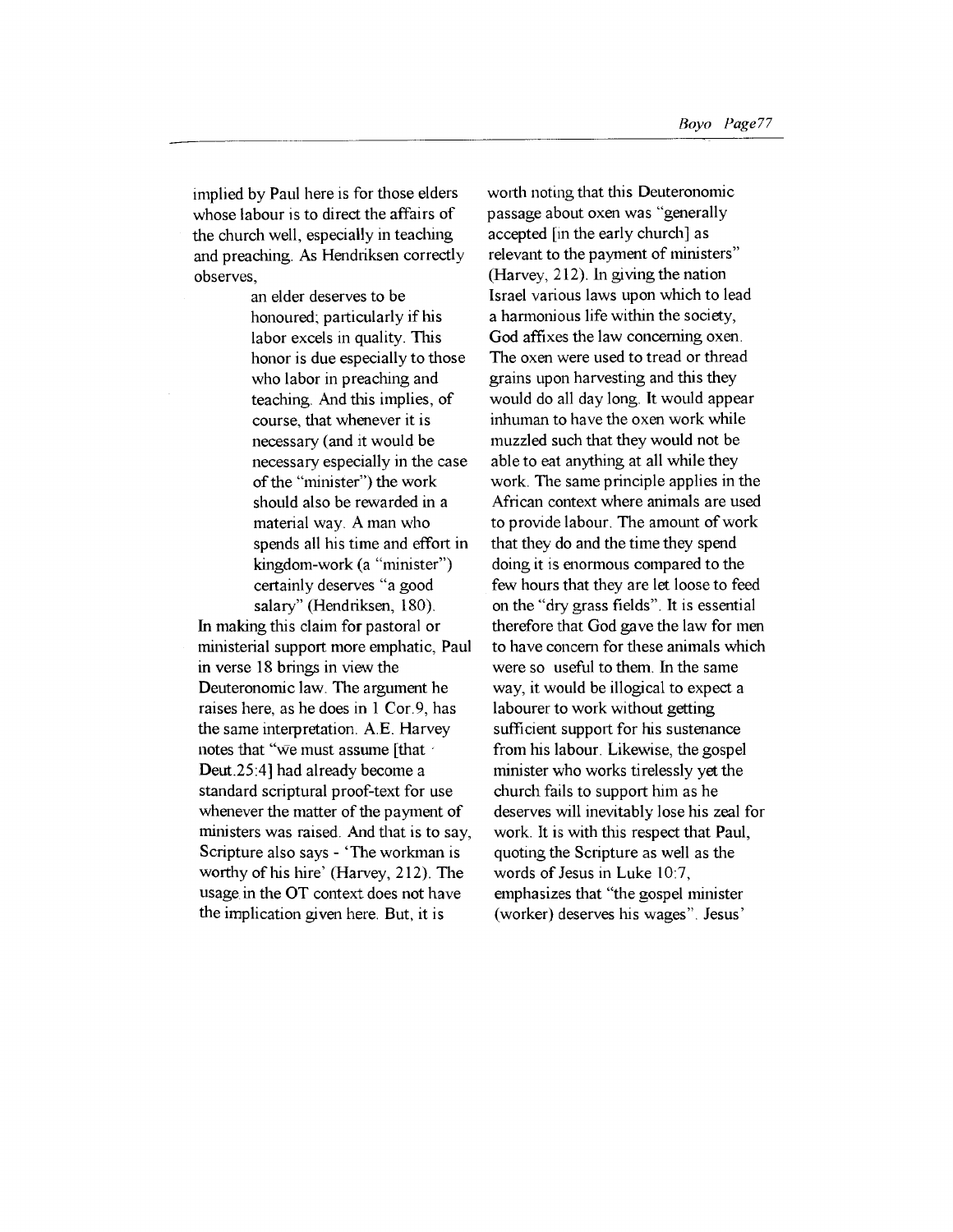giving of this command depicts clearly the NT understanding of the need fof ' pastoral support. This scriptural saying is open to a wider application. It can be applied, not only to "the general matters of the remuneration of ministers in the church, but to the quite specific question of how much they should be paid" (Harvey, 212). A wage is the remuneration that a labour receives in return for services rendered. here, we find Paul "[reiterating] a point made elsewhere that those who give leadership to the community in the ministry of the word should be maintained by the community ...." (Fee, l Timothy, 129).

It is therefore evident that Paul's emphasis in this passage is to have the 'Pastor' receive his pay from the church in which he has given his entire life to minister. As Barclay points out: "A man's reward must always be proportioned to a man's toil . . . It is those [pastors] who toil in preaching and teaching who are honoured." (Barclay, 134).

## **Concluding Summary of the Passages**

In these passages we note that the early church's teaching and practice indicates that the church was fully responsible to honour and provide for the maintenance of those who gave their lives to labour in the church on a day to day basis. It was an obligation that the church had

which came as a command from the Lord. The church therefore has the responsibility to adequately support the pastors who labour among them, whether they demand the pay or not.

There is scriptural proof from the teachings of Paul in 1 Corinthians 9:7-14 that pastoral ministry should be supported by the church. The teaching and practice of the early church as seen in Galatians 6:6, 1 Thessalonians 5:12,13 and 1 Timothy 5:17,18 has the same emphasis. In view of these teachings, it is necessary to draw some applicational guidelines for pastoral support in the Africa Inland Church of Nyandarua.

#### **Applicational guidelines**

The Kikuyu people of the central province of Kenya had a song they used to sing during the colonial days as they worked in the plantations of their white masters. The message of the song was directed to the white employer. He was told that "the work is the stomach" and failure to satisfy their hunger meant they would relax in their labour. This analogy clearly indicates that if labour is to be fruitful, then the labourer's needs should and must be sufficiently met. This will motivate him so that he can work hard and joyfully. Likewise, the pastor should receive full financial support from the local church in which he is ministering. It is the responsibility of the believers to maintain the pastor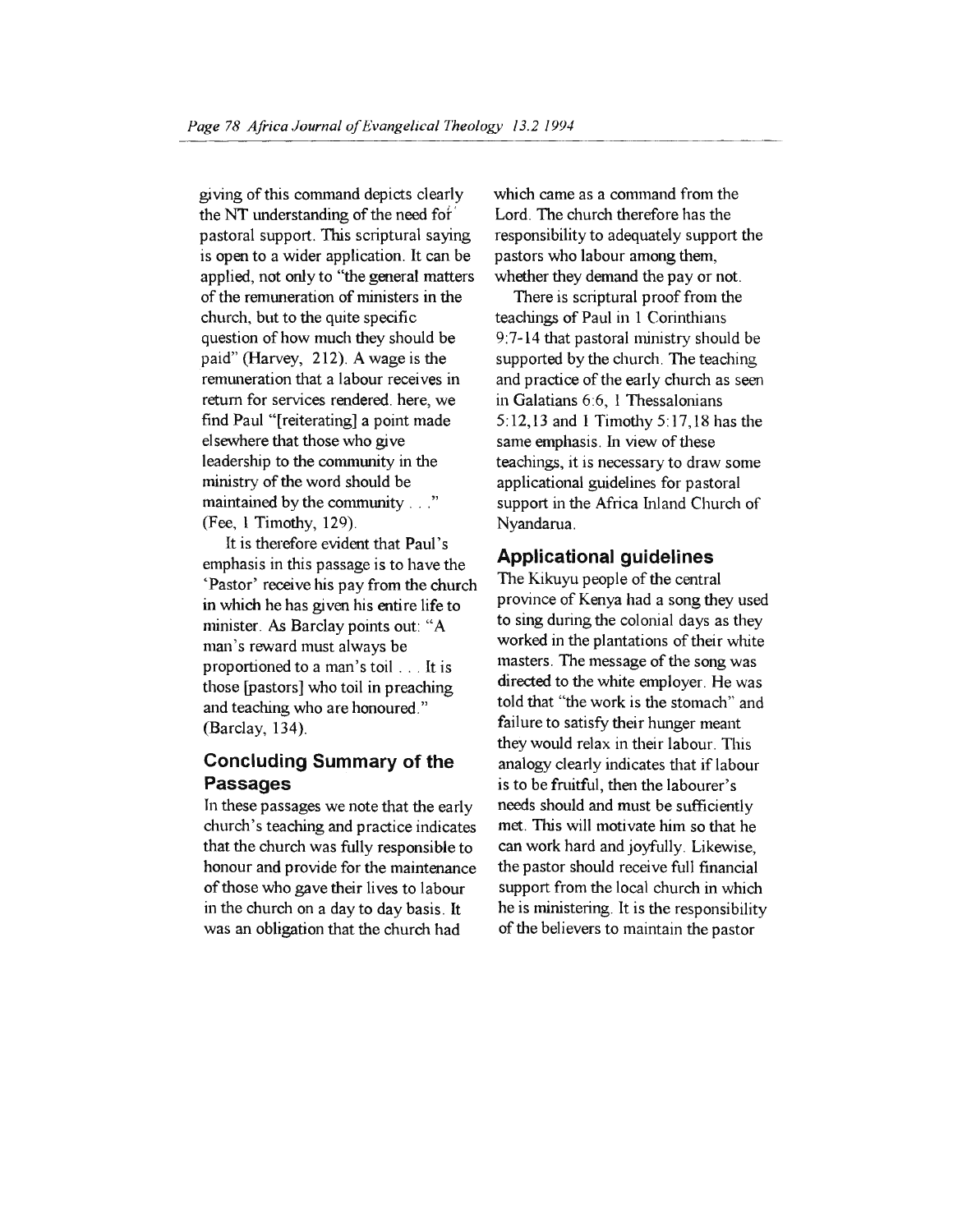adequately in view of his ministry among them.

Looking at the biblical passages that have already been discussed, it was noted that the pastor has a right to be supported by the church. He has given his life for the service of the church and the church is his "labour-field". If "the labourer is worthy of his wages" and the pastor is labouring in the church, then it logically follows that it is his right to receive his wages from that very church. Just as a soldier cannot serve in the army at his own expense, so also the pastor cannot minister in a local church without being supported by the church. The support that the church must give the pastor is not only monetary but can also include the supply of other essential commodities like clothing, house equipment, foodstuffs, etc , as he may have need. It is worth bearing in mind that the pastor is a human being who, like any other worker, expects and hopes that his toil is not in vain. His expectation is that the labour will at least provide for him to lead a comfortable life for it is in order that the labourer live by his labour. This expectation should give the pastor encouragement to work hard for the ministry by giving all of his time to it. The pastor is therefore full-time and should earn his living from his pastoral work.

It is vital that the church recognizes the biblical obligation laid upon it to support the pastors. As Paul correctly asserts, "it is written in the law of Moses." The responsibility laid upon the shoulders of the church to support the pastors in view of their pastoral labour has its roots in God himself. No labourer should Labour in vain. As it was in the temple, the priests received their food supplies from the offerings of the temple. They did not have to go elsewhere in search of their sustenance but derived it from the very services that they were rendering before the Lord. The priests got their food from the temple and this helps expound the command that the oxen should not be muzzled while it is treading out the grain. The pastors likewise are to eat and comfortably live by the pastoral duties that they are offering. The church should therefore not withhold from the pastors or neglect to give them their rightful earnings (wages) from the church. On the contrary, it should encourage the pastor by meeting all his needs.

More forceful is the fact that "the Lord has commanded that those who preach the gospel should receive their living from the gospel" (1 Cor. 9:14). It is the Lord's command that the church take the obligation to support the pastors seriously. It must seek to effect this obligation since it is imperative that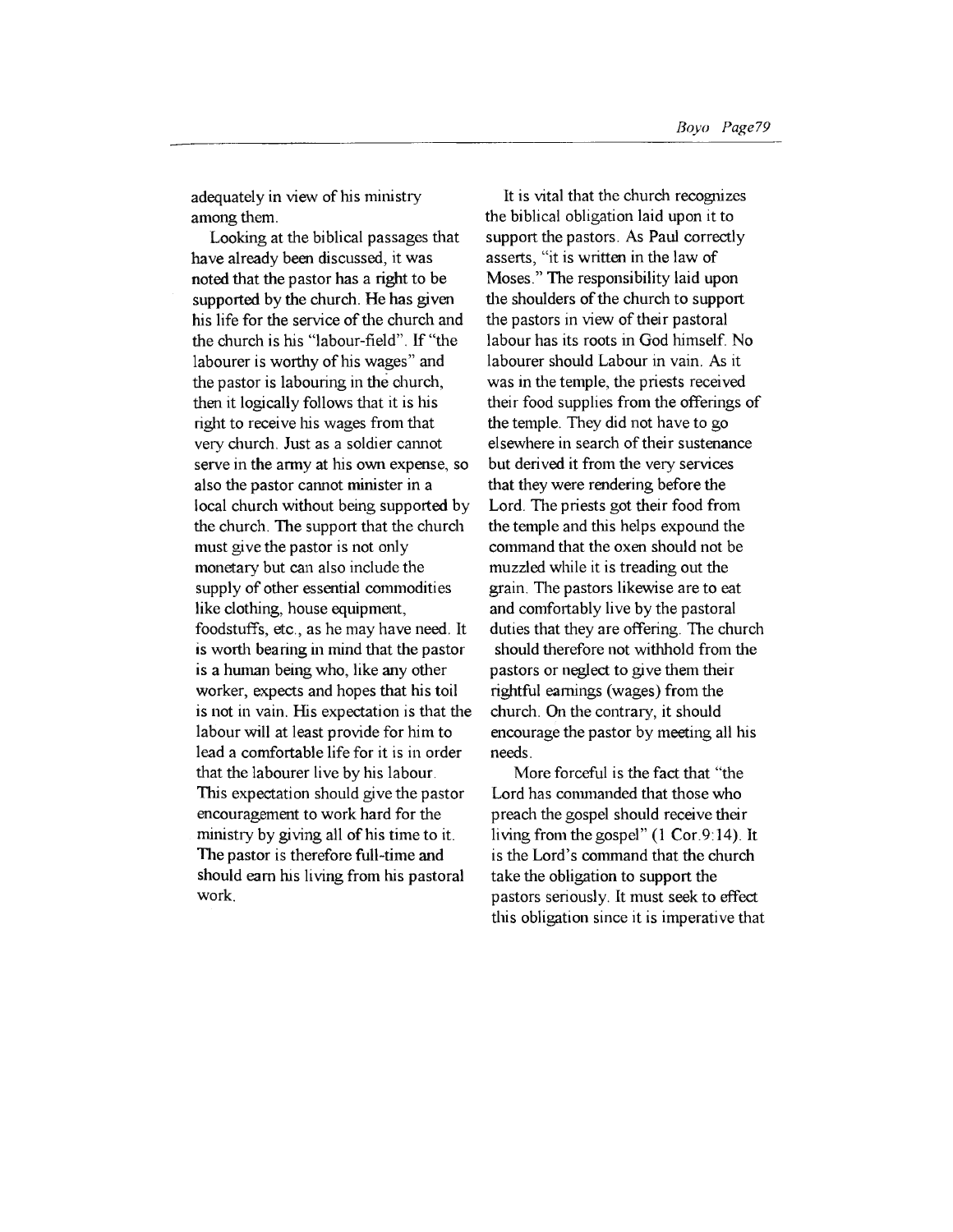the pastors must be supported by the church. Pastoral support does not depend on the willingness of the church but is mandatory. This would erase the thought that most believers tend to have that the sustenance of the pastors is by faith and thus they (pastors) should not demand or claim to get any form of financial support if they have truly been called into the ministry. The church needs to realize that the pastor is not a beggar and when supporting him by way of providing for his needs, whether financially or materially, the church is not doing him any favour at all! Rather, the church is meeting the demand that the Lord, who is the head, has spoken. The authority for pastoral support by the church comes from the Lord. It is worth pointing out that the support that the church should give the pastor is not to be in part but in full . This implies that the support given to the pastor should be sufficient to meet his needs and those of his family without him having to look for outside jobs. Along with this, the church should note that the pastor is not a hireling to be tossed hither and thither just because he is getting his support from the church. He is worth the respect and honour from the church in which he is ministering. The church should give this honour, not because of the personality of the individual, but because of the nature of the work that he does. The church must

seek to maintain a good healthy relationship with the pastor so that he can be able to perform his duties well. In essence, they should not only give him financial support but also mutual support because of their love for him and for his work.

Apart from the fact that the church has an obligation to support the pastor financially, there is also the admonition given by Paul to the church. This has to do with sharing all good things with him. This indicates that the church should have at heart the welfare of the pastor and seek to give him all the necessary co-operation, support, and motivation, so that he can administer his duties with joy and satisfaction. The church will also enjoy his ministry. The fact that the church is to share all good things with the pastor indicates that the obligation for pastoral support is more than just the money that the pastor gets as his salary. On the other hand, the pastor who deserves support is the one who has given his fuil time for the ministry. Much as the pastor has the right to be supported by the church, he also has an obligation to serve the church well . He must have the welfare of the church at heart and seek every opportunity to render services to the church. This he should not do because of the hope of the support he is to receive, but in view of his calling and the responsibility that the Lord has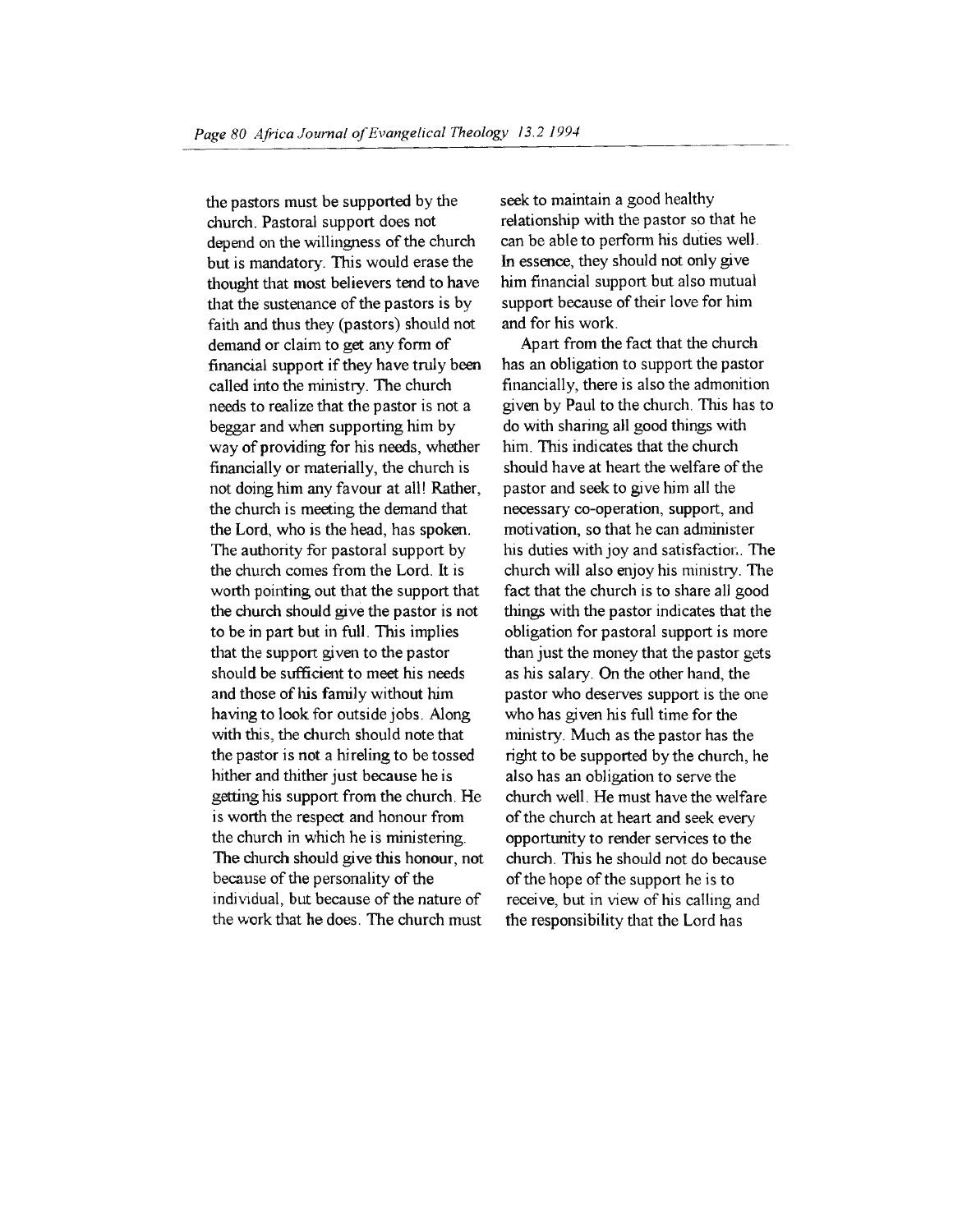bestowed upon him to feed the flock. His first priority should be the ministry that the Lord has called him into.

In view of what has been observed above, we can draw out the following: *1. The Church has an obligation to support the pastor.* This obligation comes from the Lord and the church should seek to fulfill it. The Lord commands that "those who preach the gospel should receive their living from the gospel" (1 Cor.9:14).

*2. As a dedicated servant of the Lord who has yielded his life and time to serve in the church, the pastor has a right to be adequately supported by the church.* The church is his labour field and he should eat from it.

3. *The church must give the pastor the honour and respect due him because of the nature of his work. It should share all good things with him.* 

4. *The pastor who deserves support from the church should be hard working.* He must "direct the affairs of the church well". He must feed the flock by way of preaching and teaching the whole counsel of God.

#### **Specific Applications**

Having considered all these necessary points of application for the church regarding the support of pastors, it is essential that the Africa Inland Churches of Nyandarua reexamine their understanding and practice of pastoral support. A vast majority of the pastors serving here have at least five or more local churches in which they minister individually. The amount of work that the pastor is expected to do is so much yet the financial support given is so little. As a result, they have to look for other means of income to meet their needs. These supplementary jobs cost the pastor his precious time of ministry. If the church expects to be served by the pastors more efficiently, then it must see as its obligation, the need to meet all his needs. By clearly understanding the scriptural mandate that "the labourer is worthy of his wages", the church can utilize the pastor's capabilities and thus enhance more spiritual growth.

As noted above, the churches in Nyandarua need to realize that the support that they are obligated to give the pastors does not necessarily have to be financial. Since most church members are farmers while others are businessmen, they can supply the pastor with the items (possessions and crops) that they have. This will help meet some of the needs of the pastor. This can be done privately or publicly. Church members can pledge so as to avoid duplication of commodities. The church also needs to improve on their offerings especially on tithing, which forms part of the pastor's salary. The church gives so little that tt fails to meet its bills save the amount dedicated for the pastor's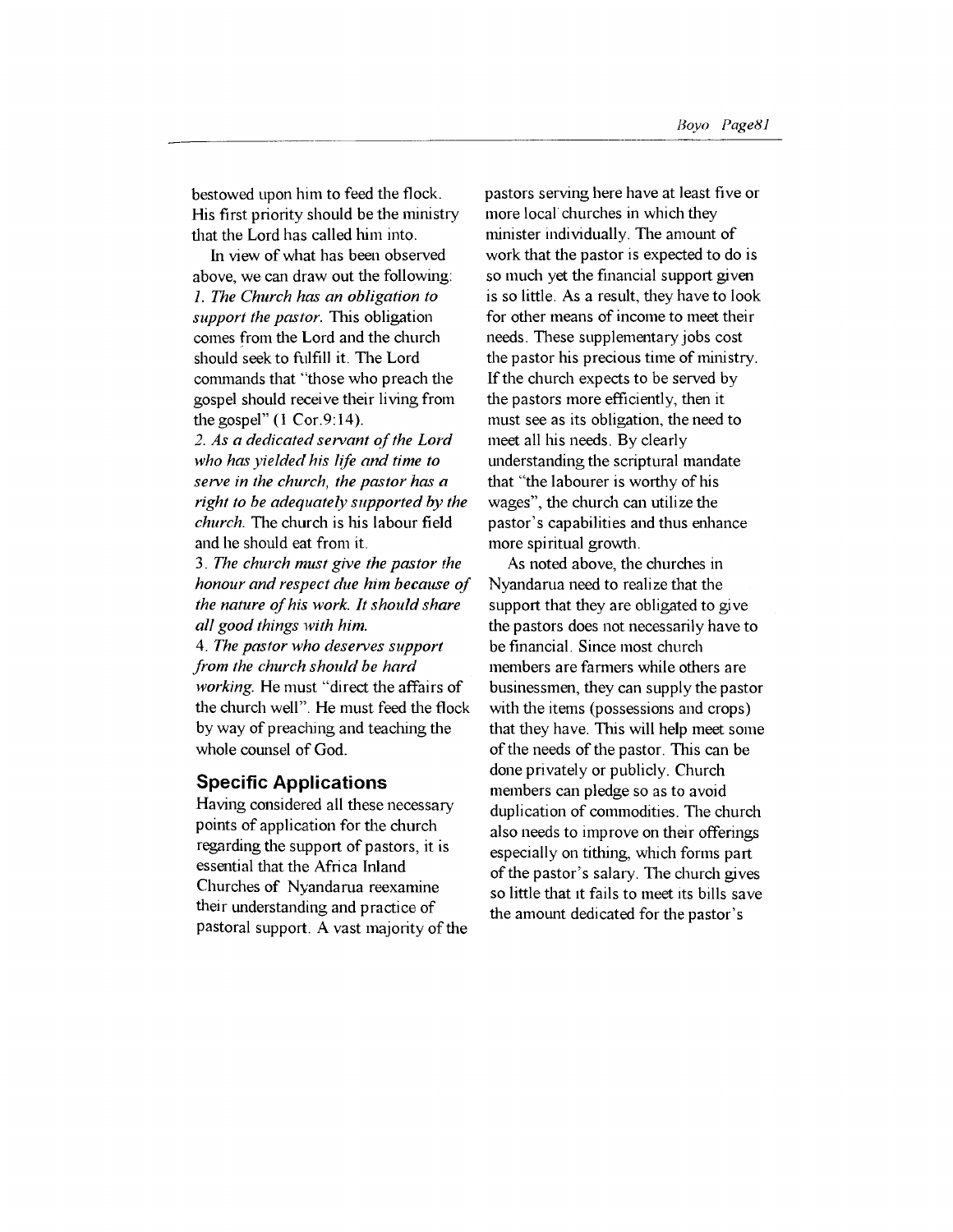salary. If the church members are faithful in their tithing, then the problem of meeting the needs of the pastor will not arise.

The Nyandarua believers also need to realize that they owe their pastor respect and honour in view of his duties among them. They need to consider him with high regard and therefore they should take seriously his welfare. In their support of the pastor, they should do it generously and with joy as unto the Lord. As Christians, they should be governed and guided by the principle of love for the other before self. They should consider the rising cost of living. As Robins points out, "Like everyone else, ministers and their families are concerned about the inflationary erosion for their income'' (Robins, 36). Due to rising rate of inflation, the church should always review the pastor's salary. This will ensure that the pastor does not receive less support while the demand of his expenditure is higher.

In an attempt to meet the needs of the pastors adequately, the churches in Nyandarua need to consider the size of the pastor's family and the amount that he has to spend in paying his children's school fees. This will help determine the pastors need so that he gets the support that he needs. In order to ease this work, the church should appoint a pastoral support committee. This committee will act as the church's

advisor on what amount the church needs to give the pastor. Each member of the church needs to commit himself or herself to support the pastor. The committee should organize a commitment program and "let persons make the type of commitment which is most relevant to them." The committee should devise commitment forms and "leave a lot of open space for [the people] to frame the obligation that they are willing to make" (Rieke, 12).

On the other hand, the pastors need to realize that the church looks upon them for spiritual nourishment and thus they must dedicate themselves to this wholeheartedly. The church can at times lose the zeal to maintain the pastor if they see a lack of dedication on his part. This is to say that the pastor who deserves "double honour" is the one who ministers well. If the pastors take their duties seriously and work without being money-minded then the Lord will move the church to meet their financial needs. This works with the principle that a hard-working labourer receives the best out of his labour. If the pastor has in mind that he is working because he has been called by the Lord, then he will have a better perspective of his work. Whereas he is to receive his pay here and now, more treasure awaits him in the life to come. This attitude will give him more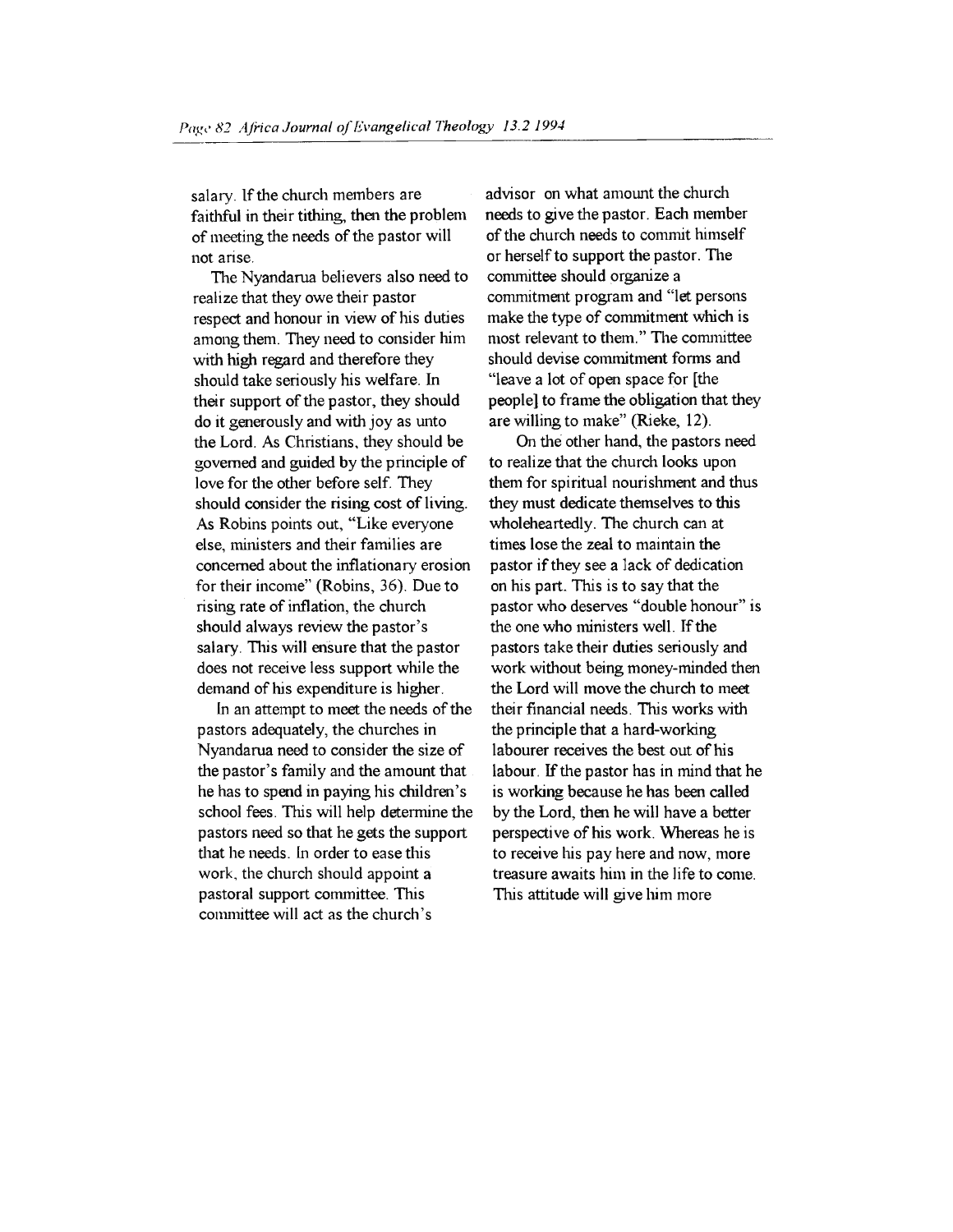detennination and satisfaction in spite of the demands lying before him.

In view of these considerations, the following should be pointed out: 1. *The church should consider seriously the welfare of the pastor.* The amount given to the pastor by the church should be sufficient enough to meet his needs in consonant with the living standards of his church members. *2.* If *the church expects the pastor to minister well, then it (the church) must support him adequately.* This will help prevent him from getting outside jobs to supplement his living.

*3. The support given the pastor can also be material in kind.* Farmers for example can supply the pastor with the necessary foodstuffs that he needs. *4. The pastor should take his duties or se1vices more seriously by devoting most of his time to the ministry.* 5. *In order to help ease the work of supporting the pastor the churches in Nyandanta should consider appointing a pastoral support committee.* 

#### **Conclusion**

In conclusion, this paper has shown that the church has an obligation to support the pastor. This responsibility is instituted by God and the church should take heed in fulfilling its duty toward the pastor. The churches in Nyandarua should therefore consider the issue of pastoral support more seriously. They should re-examine their commitment to

support these spiritual leaders without whom the church would die spiritually. The demands for the church to support the pastor comes from the Lord as found in the words of Jesus which were propagated and practiced by the early church. The modem church should and must devise its pattern of life from the scripture. If the idea of supporting the pastoral ministry is scriptural, then the church has no alternative but to fulfill its duty to support those men who have given their lives for the ministry.

#### *Works Cited*

- Abogunrin, Samuel Oymloye. *The First Letter of Paul to the Corinthians.* Nairobi: Uzima Press, 1988.
- Barclay, William. *The Letters to Timothy, Titus and Philemon.*  Philadelphia: Westminister Press, 1960.
- Barrett, C.K. *The First Epistle to the Corinthians.* New York: Harper and Row Publishers, 1968.
- Baur, Waiter. *A Greek-English Lexicon* -· *of the New Testament and Other Early Christian Literature.* Translated and adopted by William F. Amdt and F. Wilbur Gingrich. 2nd ed., revised and augmented by F. Wilbur Gingrich and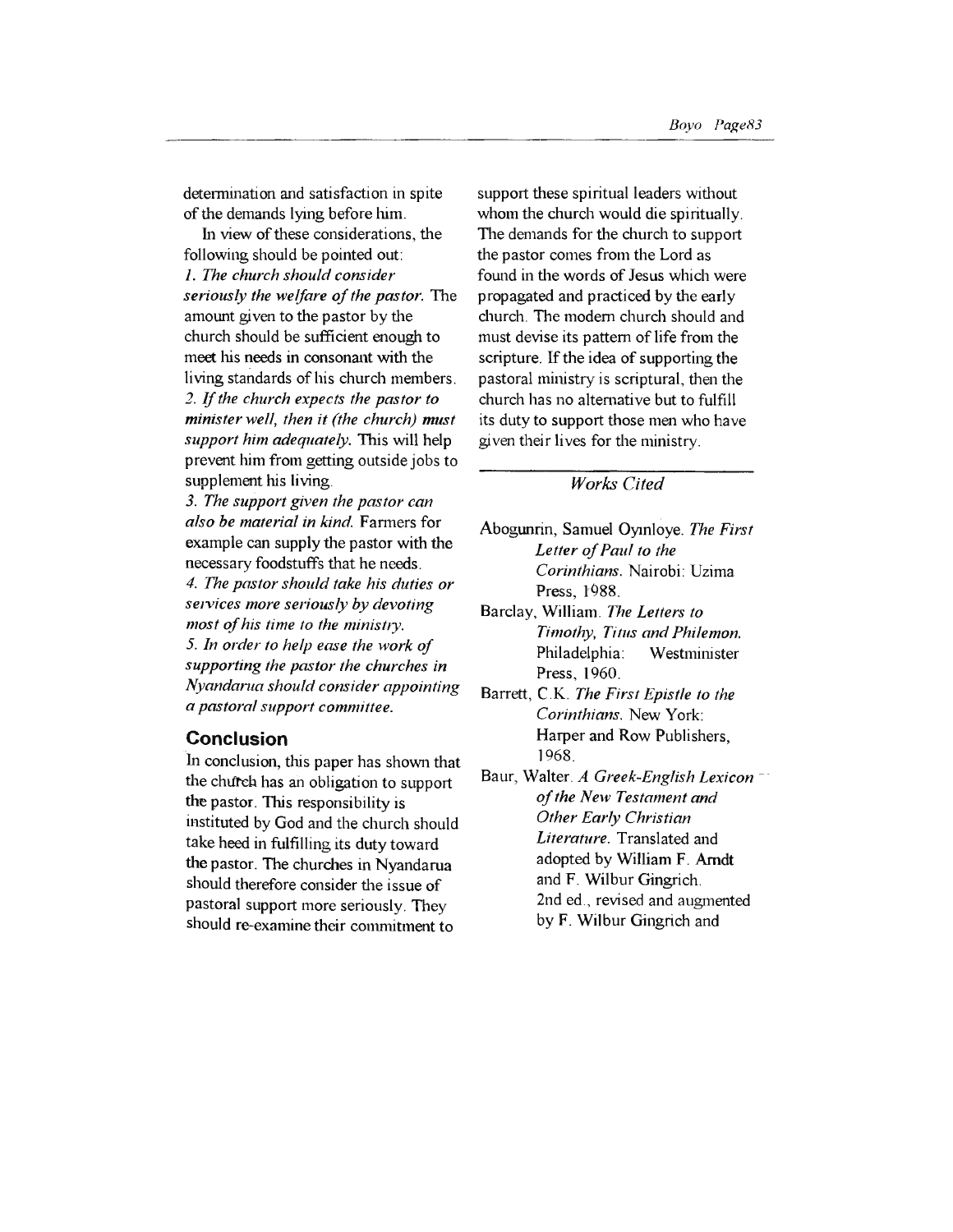Fredrick W. Danker. Chicago: The University of Chicago Press, 1979. Betz, Hans Dieter. *A Commentary on Paul's Letter to the Churches in Galatia.* Philadelphia: Fortress Press, 1979. Bruce, F .F *1 and 2 Corinthians.*  Grand Rapids: Eerdmans Publishing Co., 1971.<br>The Epistle to the *Galatians.* Grand Rapids: Eerdmans Publishing Co., 1982. Campbell, Donald. "Galatians". *The*  **Bible Knowledge Commentary.** Edited by John Walvoord and Roy Zuck. Wheaton: Victor press, 1983. Conzelmann, Hans. *A Commentary on the First Epistle to the Corinthians.* Philadelphia: Fortress Press, 1975. Ellingworth, Paul and Hatton, Howard. *A Translator 's Handbook on Paul 's Letter to the Corinthians.* London: United Bible Societies, 1966. Fee, Gordon. *The First Epistle to the Corinthians.* Grand Rapids: Eerdmans Publishing Co., 1987. \_ \_\_\_ . *1 and 2 Timothy, Titus.*  Peabody, Mass.: Hendrickson Publishers, 1984.

1977. Guthrie, Donald. *The Pastoral Epistles: An Introduction and Commentary.* Leicester, England: Inter-Varsity Press, 1959. Hanson, A.T. *The Pastoral Epistles.*  Grand Rapids: Eerdmans Publishing Co., 1982. Hargreaves, John . *A Guide to 1 Corinthians.* London: SPCK, 1978. Harvey, A.E. "The Workman is Worthy of His Hire", *Novum Testamentum.* 24:3(1982): 209-221. Hendriksen, William. *Exposition of the Pastoral Epistles.* Grand Rapids: Baker Book House, 1957.  $New Testament$ *Commentary.* Grand Rapids: Baker Book House, 1957.

Gilmore, S.M. "Corinthians", */BD*  I :684-692.

Godet, Frederic Louis. *Commentary on First Corinthians.* Grand Rapids: Kregel Publications,

- Henry, Matthew. " An Exposition with Practical Observations of the First Epistle of St. Paul to the Corinthians", Matthew Henry *Commentary*. USA: Fleming Revell Co., - n.d.
- Hiebert, D. Edmond. *The Thessalonian Epistles: A Call to Readiness.*